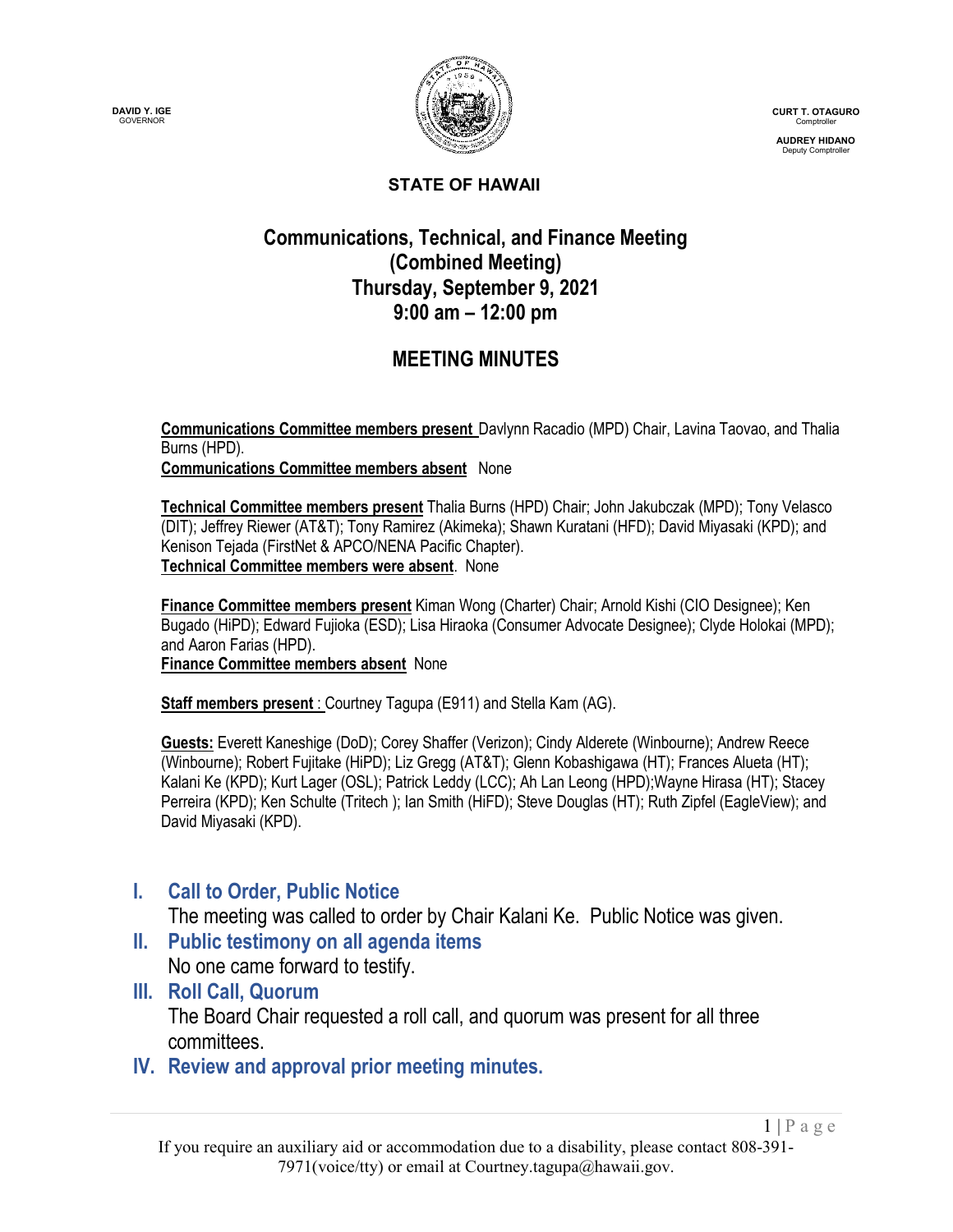Thalia Burns requested that the July minutes include more information that Winbourne provided in their presentation. The approval of the minutes was deferred until the October meeting.

- **V. Update on Kauai Transition to NG911 – E. Ke** There are no updates currently.
- **VI. Winbourne Consulting, LLC Update – Andrew Reece, Cindy Alderete, Julie Heimkes**
	- a. Agenda
		- i. Legislative Meetings Discussion
		- ii. ESInet Cost Discussion
		- iii. Update on Procurement & Decision Maker Questionnaire
		- iv. Next Steps Decision Making as it pertains to each county
		- v. October 2021 Committee Draft Agenda
	- b. Outline Framework for Upcoming Legislative Meetings
		- i. Goal-Deliver one common message from all Counties and the Board to the State Legislature regarding the ESInet Migration Plan
		- ii. Logistics:
			- 1. November 2021 timeframe
			- 2. Preference for in person versus remote meeting
			- 3. Recommend single person coordinate while working with local agency representatives.
			- 4. Important that local agency representatives are present Agency Chiefs and other key personnel.
			- 5. Need to reactivate the legislative Committee to assist Winbourne with developing this message.
		- iii. Educational/Discussion Topics for Legislators
			- 1. Winbourne would like to work with the legislative committee to develop this outline. See draft outline below.
			- 2. Background information
				- a. What is ESInet?
					- i. basic description of what is ESInet and how it is different then the current 911 system.
					- ii. Telecommunication provider are migrating to an IP based infrastructure
				- b. Why does the State need to change?
					- i. Current system is nonstandard
					- ii. Current system is approaching its end of life.
				- c. Benefit to Citizens & First Responders
					- i. Will serve as the infrastructure to support the receipt of 911 calls for Emergency Communications Centers
					- ii. Allow the full integration of IP based communications from citizens.
					- iii. Will improve the receipt of calls during Natural Disastersbeing able to contact appropriate agencies like the Coast Guard. Lifeguards, Public Works, Hawaiian Electric Company. Not to have to worry if the phone lines are over loaded.
				- d. County/Board Vision for Migrating to ESInet.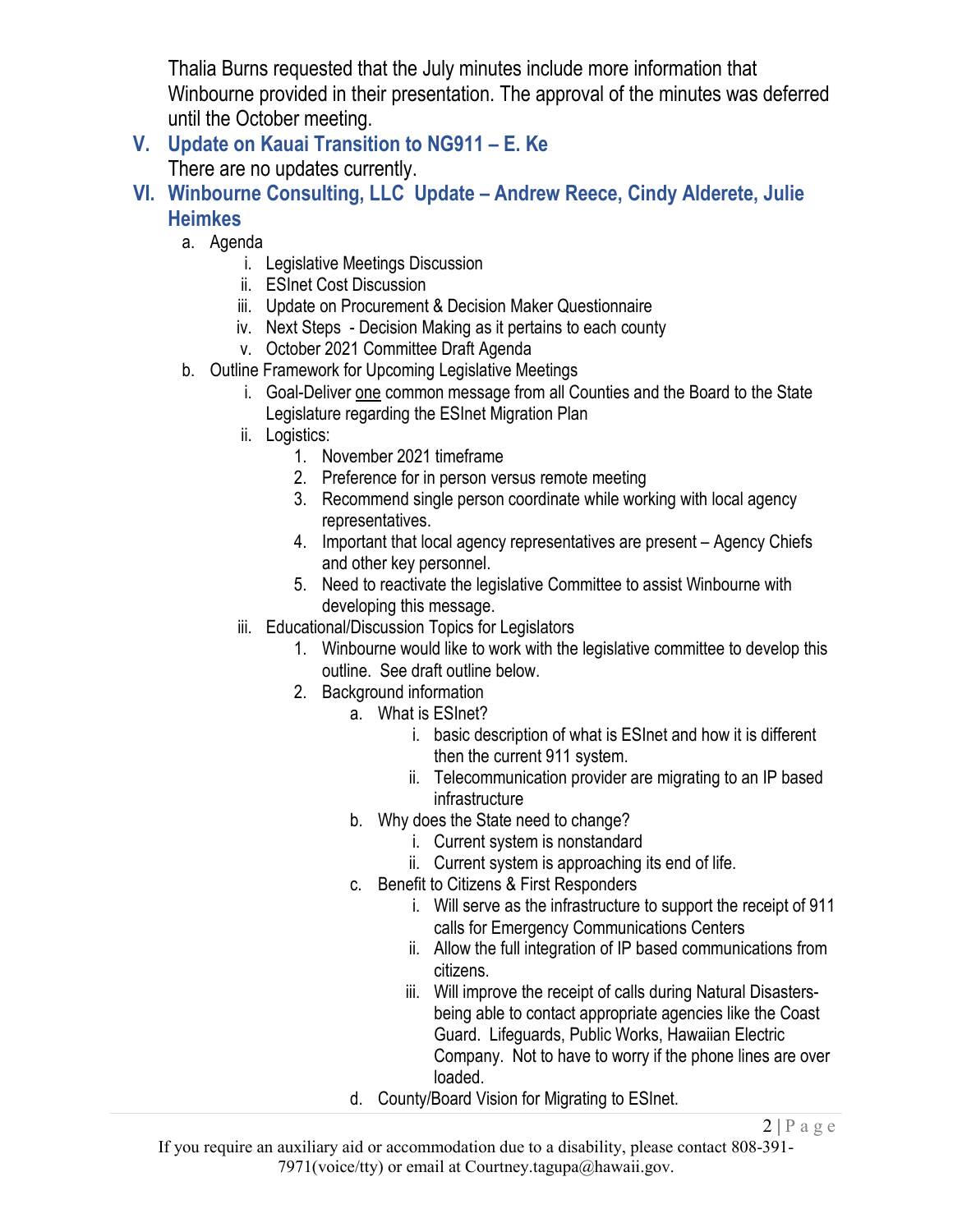- e. Cost Estimates
- f. Legislative Changes State Legislators to approve enabling Legislation to give Board authority to serve as a Technical Clearing house and resource for the implementation of the ESInet.
- g. Issues and Risks?
- iv. ESInet Cost Estimation Development
	- 1. Option 1- Provide the Board generic costs based on other jurisdictions deployment – Note that Hawaii is unique and so costs may not be applicable to support budgetary estimations.
	- 2. Option 2 Poll a cross section of ESInet providers to determine estimated costs. Will need the following info to provide as a baseline for their estimates:
		- a. Mainland verses Hawaii located infrastructure and redundancy and diversity requirements
		- b. Applications other than call delivery across the network.
		- c. Shared CPE or individual CPE.
- v. Counties Procurement Status
	- 1. Maui Respectfully declined
	- 2. Hawaii Hawaii County Procurement assist Kauai County Procurement with the procurement.
	- 3. Oahu Respectfully declined.
	- 4. Kauai Has offered to procure and is able to have a selection committee made up with representatives from other Counties.
- vi. County Decision Makers
	- 1. Maui Clyde Holokai, A/C Support Services, Davlynn Racadio. Supervising Emergency Services Dispatcher.
	- 2. Hawaii County Finance Director Deanna Sako and Purchasing Agent Diane Nakagawa, Police Chief Paul Ferreira, Deputy Chief Kenneth Bugado, with input from Lt. Robert Fujitake.
	- 3. Oahu- Major Aaron Farias (Commander of Communications Division)
	- 4. Kauai- Chief Raybuck, A/C E. Kalani KE
- vii. Comments by Everett Kaneshige regarding new legislation for NG911.
	- 1. Preparing for discussions with legislators
		- a. Background document with an explanation of why the NG911 is needed and that the board has examined all the options and supports the bill.
		- b. A strategic plan is a critical document prior to the discussions with the legislature that also reflects support from all stakeholders.

### **VII. Committee Updates by Committee Chairs**

- a. Communications Committee Davlynn Racadio
	- Chair Racadio shared NENA and APCO's push to pass the 911 Saves Act since no one from Hawaii is supporting the bill. Ed Case needs to be contacted for his support. We also need to contact the other congressmen. Here are a couple other related acts that needs our support: Lift America Act requests funding for NG911.

Protect Act requests support for mental health issues that includes telecommunicators as well.

- b. Technical Committee Thalia Burns
	- i. Educational Investigative Committee Jeffrey Riewer.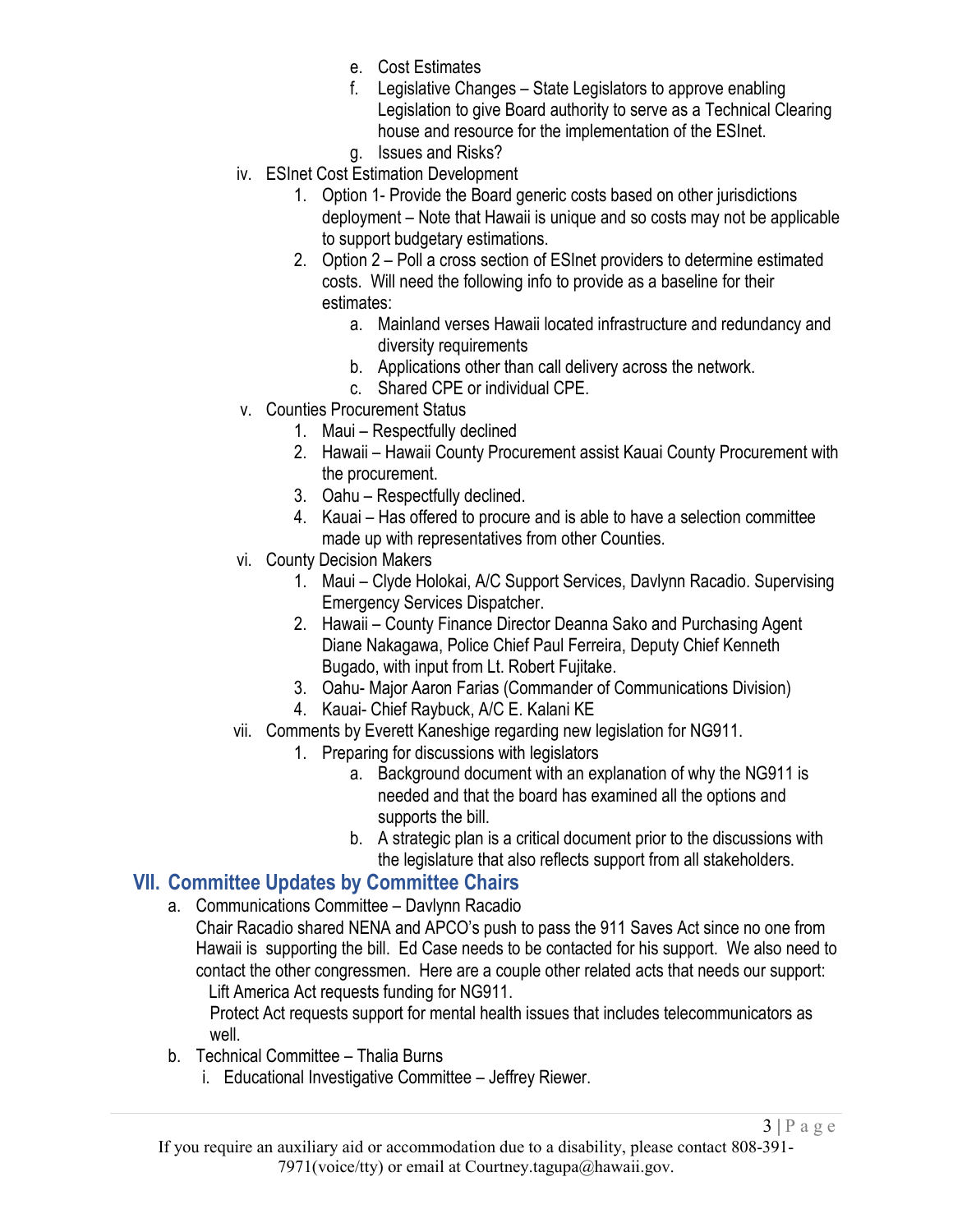Comments were favorable from the attendees of the PST course. Both Maui and Kauai favored continuing support of the PST course across all agencies before the counties consider advanced courses. We will need the following information to complete the cost analysis:

- 1. Tuition cost.
- 2. The total amount of attendees from each agency.
- 3. Overtime costs for each agency.
- 4. Recertification costs for each agency.

This is deferred for further discussion for next month.

ii. ICTE Investigative Committee- Everett Kaneshige

Report to the legislature regarding the reclassification of telecommunicators. NENA is pursuing their own initiatives as well as other states. There has been a sharing of the language of their bills and other resource materials that could be part of the package of information to DHRD. NHTSA has materials that would be supportive of reclassification of telecommunicators. However, those materials must be requested.

iii. Establishment of an Advisory Committee: Definitions:

PIG (permitted interaction group) allows two or more board members (but less than quorum)to meet at the direction of the board to discuss board issues that must be specific and the PIG dissolves after fulfilling its purpose. No secret meetings. Must report back to the board.

An advisory committee is not a formal group and may consist of no more than one board member and reports their findings to the board or sub committees. The board may or not adopt their findings. The advisory committee does not dissolve after presenting their findings.

- iv. Presentation HT 911 Platform & Other project Francis Alueta/Steven Douglas.
	- 1. Agenda
		- a. Existing platform
			- i. Telephone Based
				- 1. CAMA/TDM CORE
			- ii. Originating Service Providers (OSP) trunks are TDM based
			- iii. HT MPLS Network ESInet equivalent
			- iv. MSAG/ALI Routing to PSAP
			- v. Wireline, Wireless, VoIP Calls, TXT-2-911
			- vi. HT Considerations and Discussions
				- 1. Refresh of call taking equipment is required in a few years.
				- 2. Contract with our existing vendor is coming up for renewal at end of 2023.
				- 3. More information on what's required to migrate to i3 standards and vendors that can support it.

 $4 | P \text{ a } g \text{ e}$ 

- 4. Desire for more SLA's on the platform and increasing resiliency.
- b. 911 Platform Discussions
	- i. Platform
		- 1. Platform that is NENA i3 compliant
		- 2. Refresh of Backroom Hardware; equipment in HT facilities
		- 3. Refresh of Call Taking Hardware; equipment at PASPs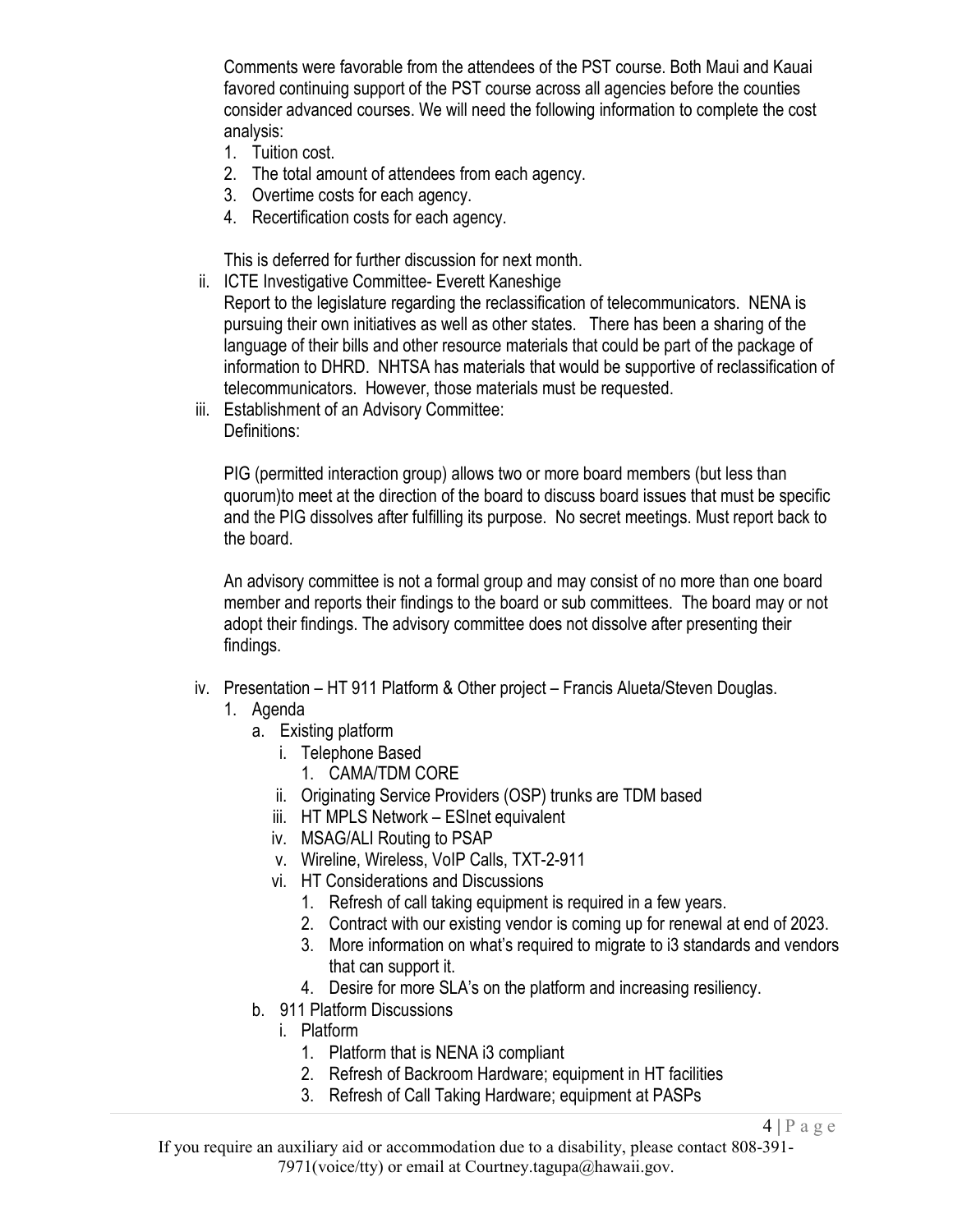- 4. Continue to have Primary and Secondary nodes existing diversity a. Geo-Diverse Node (added Resiliency)
- 5. Migration path from MSAG/ALI based routing to Geo-Spatial (ECRF)
- 6. Continue to leverage HT MPLS network as ESInet.
- 7. Cloud based routing and resiliency use cases (e.g. loss of connectivity to cloud)
- 8. Inter-State Call Processing Capabilities
	- a. Default routing to Hawaii PSAP's via ESInet.
- 9. Continue to support Carrier TDM Inter-connections at HT Tandem
	- a. Transition to Carrier SIP Inter-Connection at HT Tandem Switches i. Possible secondary connections on the mainland
- 10. Continued support and integration of PSAP admin lines and backup phones.
- 11. Improved vendor network visibility into NG911 platform
- 12. All fiber access into PSAP's and Bandwidth Upgrade.
- 13. Dual Entrance into PSAP's.
- ii. 911 Services Discussion
	- 1. Support for existing PSAP services and applications
		- a. Call statistic reporting
		- b. TXT2911
		- c. EagleView (aka Pictometry)
		- d. Agent Roaming
		- e. Smart911
	- 2. Compatibility for future services that require i3 compatible platform
		- a. Hosted recordings
		- b. Video integration
	- 3. ECRF (Geo-Spatial) database services
	- 4. Improvements in GIS 911 call display capabilities
	- 5. Mobile PSAP support address security issues
	- 6. Integration and interoperability with non-traditional 911 systems a. Integration with other County or State agencies
	- 7. Additional SLAs
	- 8. 911 platform Change and Incident Management
	- 9. Vision and Roadmap of future capabilities and services
- iii. Implementation Discussion
	- 1. Migration/Upgrade vs. Replacement
	- 2. Source of GIS data for ECRF application
	- 3. Pre and Post implementation support
	- 4. Technical Training
	- 5. PSAP Training
	- 6. PSAP owned equipment or system changes
	- a. Support for any i3 ALI format changes.
- c. Next Steps
	- i. Solicit input from PSAP's for CORE call handling requirements
		- 1. 911 Call taker view
		- 2. Supervisor/Manager view
	- ii. Solicit input from PSAP's on NG911 call handling requirements.
	- iii. Look at PSAP Space, power and environmental requirements.
	- iv. Incorporate Winbourne observations and findings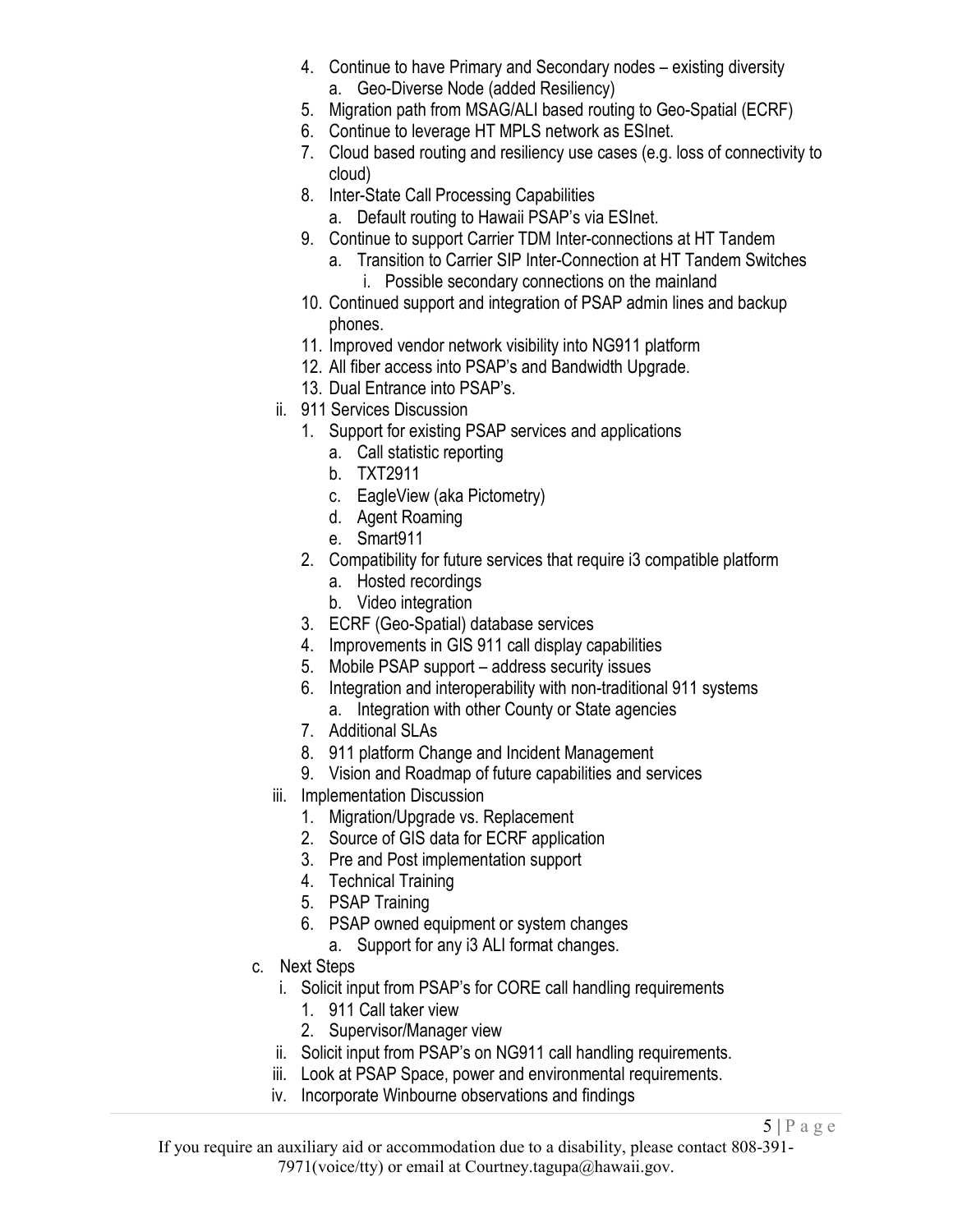- v. Request approval for:
	- 1. DIT EMS Screen capture project freight charges \$986.71.

J. Jakubczak motioned to approve. Jeffrey Riewer seconded the motion. A roll call vote resulted in a majority vote approving the motion by all Technical Committee members present.

- 2. EMS (2) Laptops \$3,516.29. Tony Ramirez motioned to approve. John Jakubczak seconded the motion. A roll call vote resulted in a majority vote approving the motion by all Technology Committee Members present.
- c. Finance Committee Kiman Wong
	- i. Report on Monthly and Y-T-D Cash Flow Chair Kiman Wong provided an explanation of the revenues and disbursements for the month and year to date.
	- ii. Meeting with FHB on alternatives to declining interest rates. Kiman Wong attended a meeting with FHB seeking to increase the interest rate in the E911 Fund bank account. Our corporate banker could not increase interest rates due to the FED's low interest rates.
	- iii. Request funding approval for:
		- 1. DIT EMS Screen capture project freight charges \$986.71 Arnold Kishi motioned to approve. Lisa Hiraoka seconded the motion. A roll call vote resulted in a majority vote approving the motion by all Finance Committee members present.
		- 2. EMS (2) Laptops \$3,516.29.

Arnold Kishi motioned to approve. Lisa Hiraoka seconded the motion. A roll call vote resulted in a majority vote approving the motion by all Finance Committee members present.

# **VIII. PSAP Status Updates**

- a. Kauai KPD Stacey Perreira for E. Kalani Ke 2 opening, interviews are continuing; HT completed the console upgrade project.
- b. Oahu HPD Aaron Farias Vacancies - 23 police comm off ;6 ERO openings. Still recruiting police comm officers. Onsite restrictions regarding COVID-19 requires vendors; contractors; or consultants must comply with the City vaccination policy if onsite for more than 15 minutes.
- c. Oahu HFD Shawn Kuratani no update
- d. Oahu EMS Edward Fujioka Losing 1 dispatcher; the EMS director is considering approving4 more positions in the comm center are being considered. Month of August Call volume increased near 50%.
- e. Maui MPD Davlynn Racadio for John Jakubczak Purchased logging recorder. Continue to support Molokai by Maui communications. Spent 187 in support of Molokai.
- f. Molokai MPD –Clyde Holokai nothing to report
- g. Hawaii PD Rob Fujitake Month of July impacted by COVID-16 with sick leave. 4 trainees hired with 5 more new hires anticipated in October.
- h. Hawaii FD Ian Smith nothing to report.